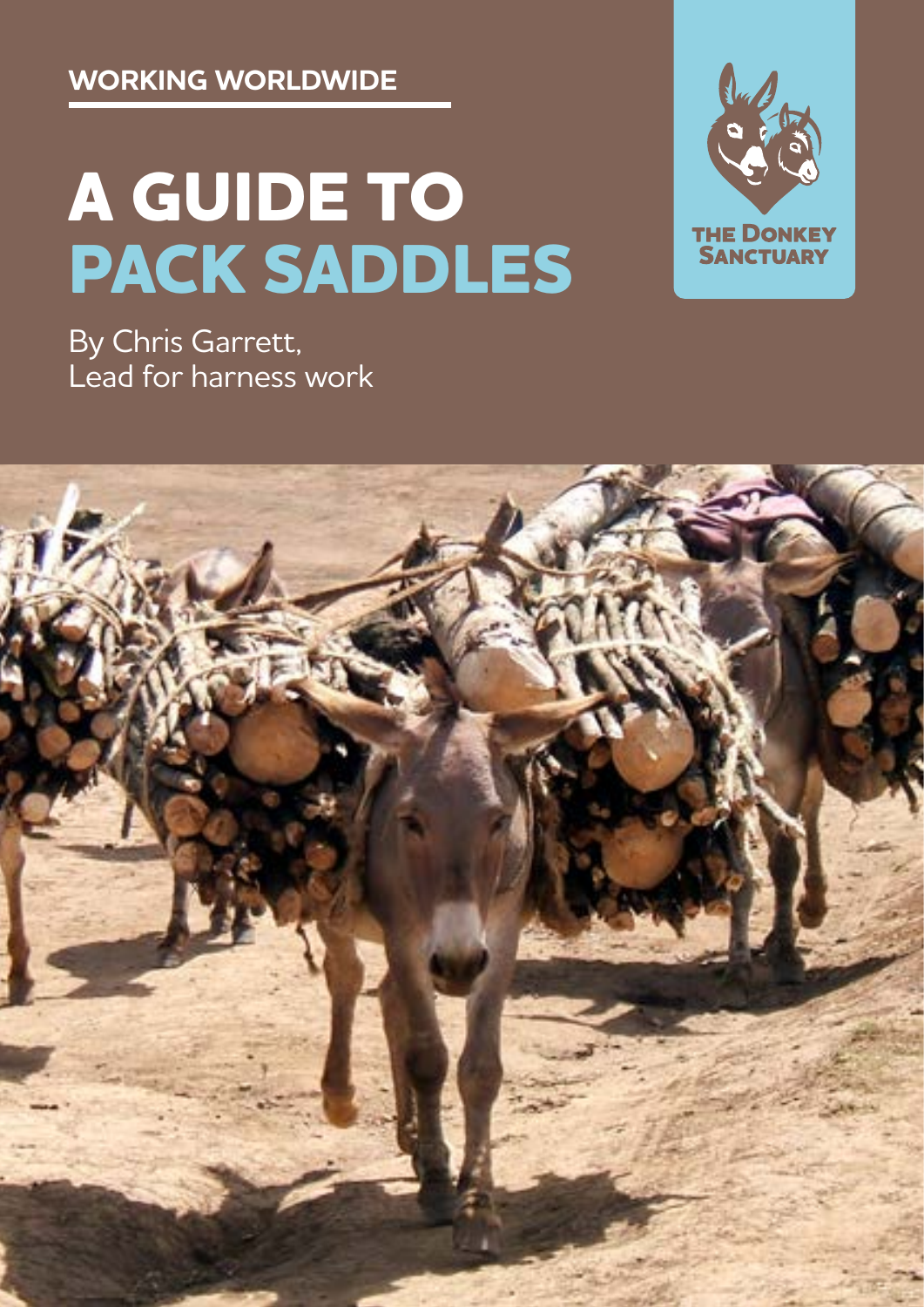| Introduction                         | 3  |
|--------------------------------------|----|
| <b>History</b>                       | 4  |
| Saddle fitting                       | 6  |
| Making the pack saddle               | 8  |
| Marking out                          | 10 |
| Stitching                            | 11 |
| Stuffing                             | 12 |
| Quilting                             | 16 |
| Girths, breast collars and breeching | 18 |
| Alternative designs                  | 19 |
| Dealing with wounds                  | 21 |
| Durability                           | 23 |
| Sawbuck saddles                      | 25 |
| Finally                              | 26 |

## **Index Introduction**

One of our biggest success stories over the last few years has been the introduction of a simple, cheap and easy to make pack saddle into various regions of Ethiopia. It's more of a back protector than a pack saddle, but it can be used either on its own or under a rigid frame.

Since we introduced this pattern nearly four years ago it has proved very popular with the local donkey owners, many of whom have now been taught how to make it for themselves. It has been mentioned in several publications, and as a result we have received many requests from people all over the world for detailed instructions on how to make it for their own donkeys. This demand has led to the creation of this booklet, which I hope will provide that information.

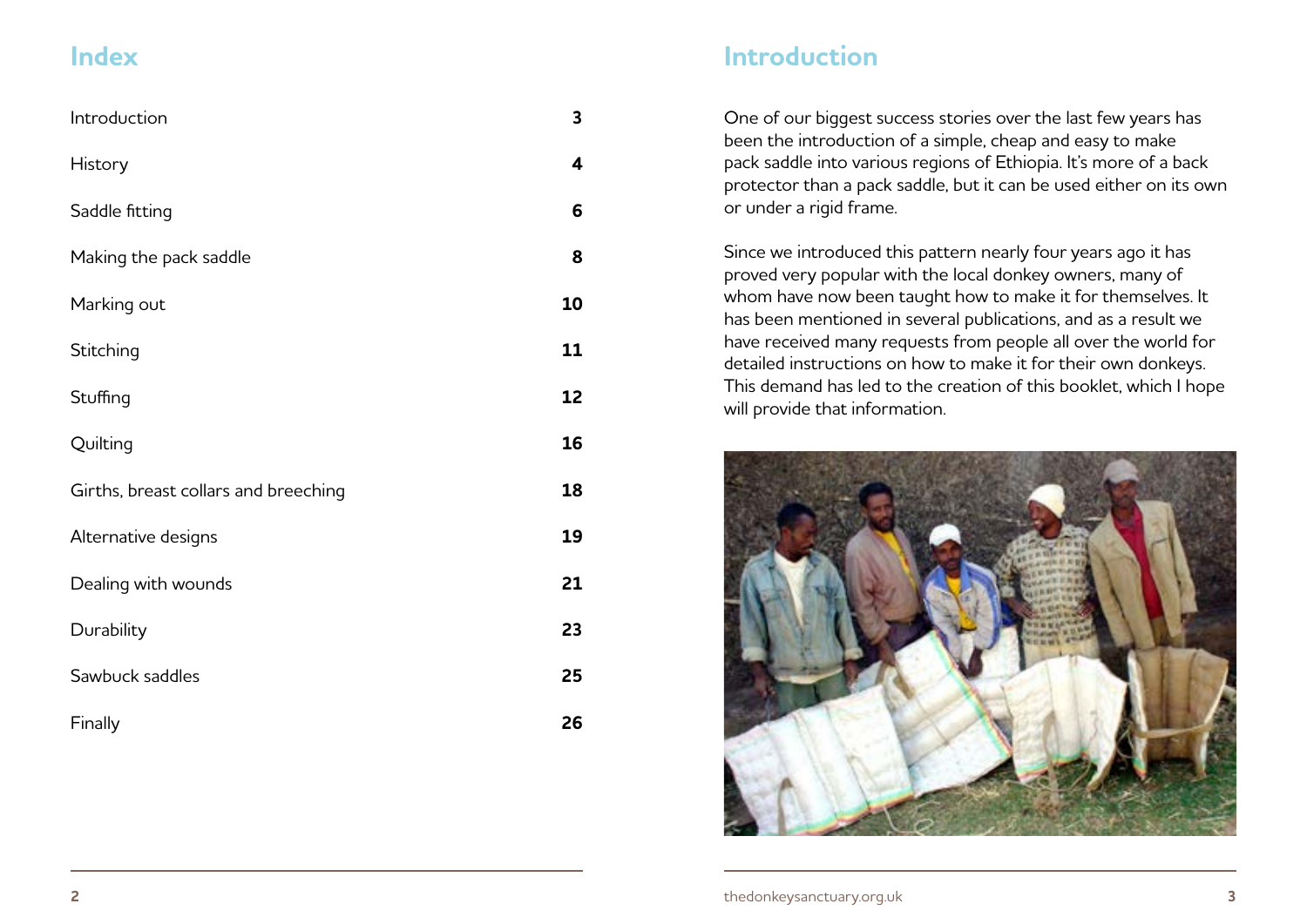## <span id="page-2-0"></span>**History**



We have been making a pack saddle in Debra Zeit, Ethiopia for many years, but four years ago we decided to simplify it. The new pattern is actually based upon the frame of the complex saddle used in Egypt with one major addition. The Egyptian model is a nice saddle, but has no gullet space. This is the gap that sits over the donkey's spine and should prevent any part of the load rubbing on this sensitive area. Failure to provide this can lead to the horrendous wounds that are the bane of working equines all over the world.

We looked at several materials and decided on jute/sisal sacks stuffed with straw or hay, depending on what was available. The main considerations were that it had to help the donkeys, and that the materials, tools and expertise required to make it were realistically available to the actual donkey owners who we wanted to adopt it. The basic model is now being retailed at about £1.30 by some of the market groups that we have trained since initial trials proved successful, which includes all the materials and their profit.

After an initial period of receiving support from us, they are now totally independent; without that important separation, no solution to any problem can ever become sustainable. The vets working in areas where we have introduced the saddles have

reported a significant drop in back sores on their donkeys over the last few years.

The saddle was adapted in many ways until we found mutually acceptable patterns that suit each area's particular needs, climate or terrain. The only part that has to remain consistent is the gullet space, and the bars that lie each side of the donkey's spine and distribute the weight of the cargo evenly over as wide a space as possible. Also, any material that comes in contact with the donkey must be natural, since synthetic materials are hot, poorly ventilated and will often cause a wound no matter how soft or smooth they may appear.

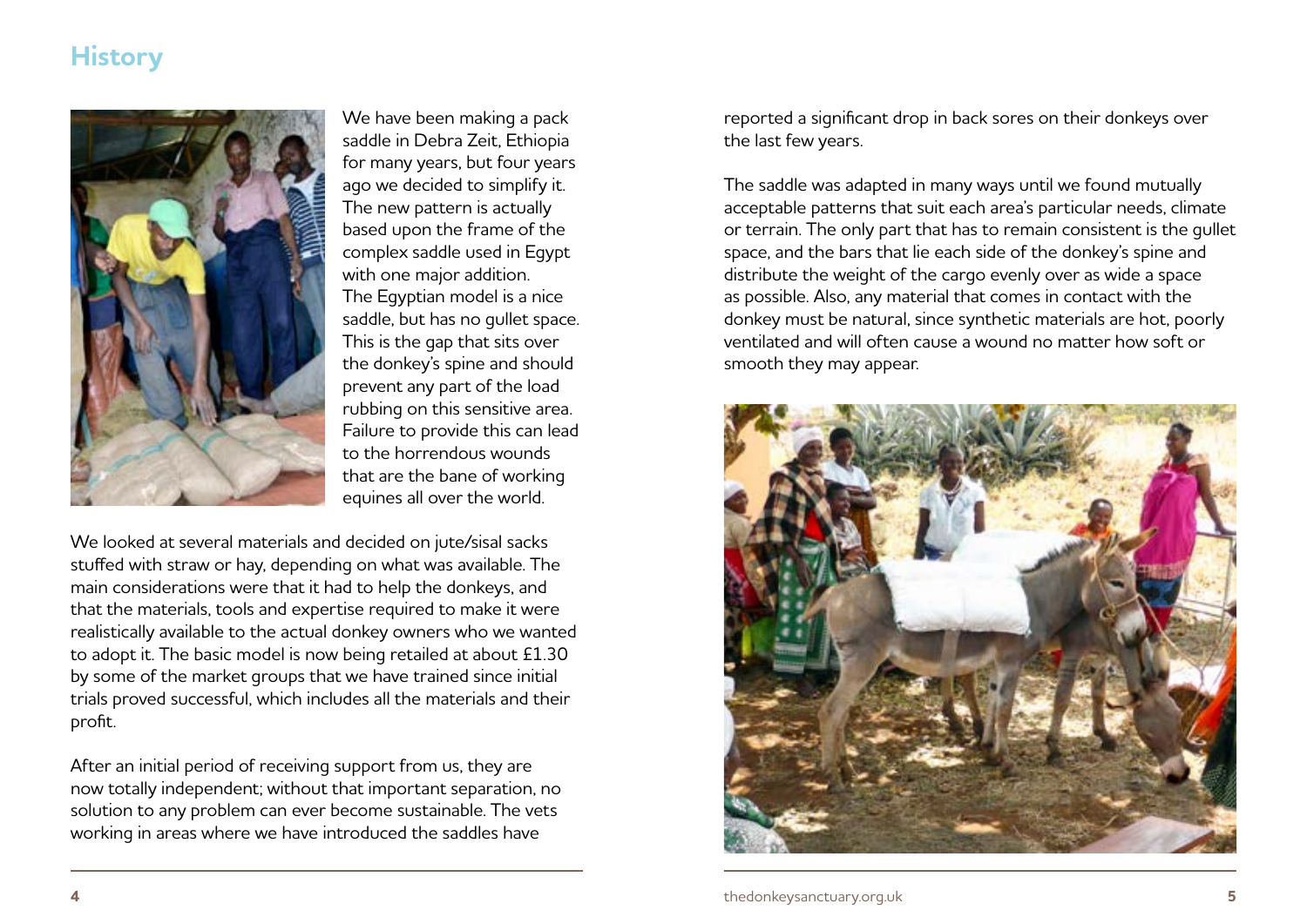## <span id="page-3-0"></span>**Saddle fitting**



Whatever the equine and saddle type, it should rest on the area of muscle (longissimus dorsi) that lies along the animal's back either side of the spine, and should cover only the area supported by the animal's rib cage.

Equines have a floating shoulder blade that moves backwards and forwards during movement. Horses should have a minimum of a two finger-width space between the shoulder blade and the saddle, whereas donkeys need a little more.

While this should be taken into account, our saddle is fairly giving and since it's principally there to protect the donkey from the cargo sometimes we can go closer to the shoulder blades.

- The saddle should be wide enough to allow room for the spine - too narrow and it will pinch, causing bruising or even damage to the spinous processes; too wide and it will press directly onto the spine.
- **2** The saddle should not go further than the 18th rib (the last one) or it will press on the soft tissues underneath.
- **B** The saddle should be clear of the donkey's shoulder blade so he can rotate it freely to bring his front legs forward.

#### **Width fitting**

This is essential in any type of saddle with a rigid frame, but as our pack saddle is non-rigid it will conform to the donkey's shape regardless.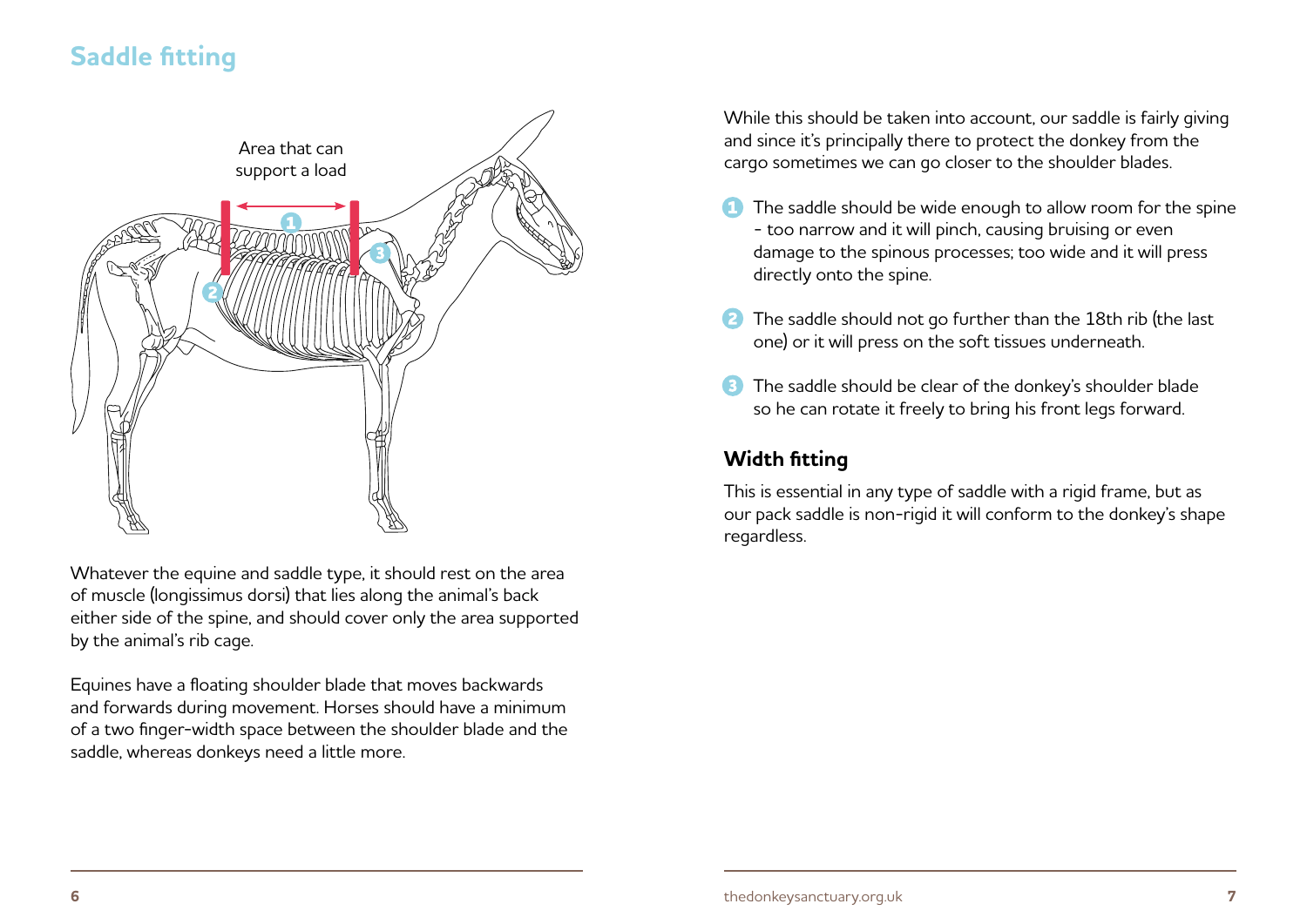## <span id="page-4-0"></span>**Making the pack saddle**

#### Materials needed:

- Sisal sack
- Thread
- Straw or hay (large full sack)

Tools needed:

- Tape measure
- Marker pen
- Knife or scissors
- Large needle (we use 5-inch mattress needles, but any large needle will do)
- Stuffing rod about 1 m long (broomstick with a flattened 'V' shape carved in one end, see picture)

**Time taken:** allow at least half a day for the first attempt. Our best saddle makers now produce about five a day but having made hundreds they've had plenty of practice.



Stuffing rod

#### **Preparing the sack**

The sacks are stuffed through what is now the long seam running from the top to the bottom, so start by closing up the open end. Fold over the two sides of the end a little to form a hem and, starting at either end, whip stitch across to the other side.



Whip stitch

Pictured is a slightly different model using a nylon sack. The technique is the same and we'll cover that model as an alternative later.

Once the open end has been sealed, open up the long side seam. If you want to be really efficient, save the removed string for use later.



The open-sided sack ready to mark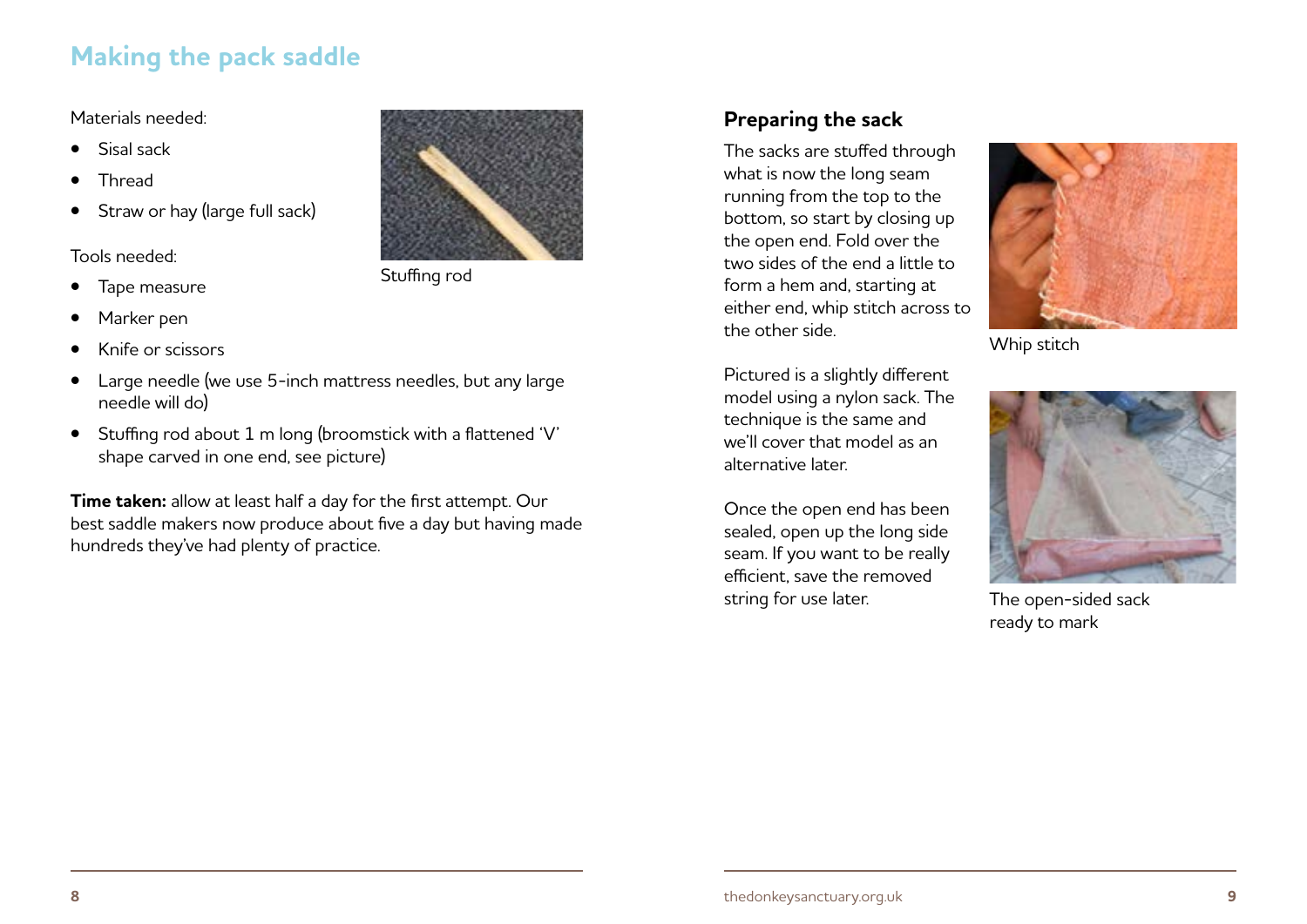### <span id="page-5-0"></span>**Marking out**

The sack is divided into segments to create the gullet space (1), the two side bars (2) and the panels (3) as shown in the picture below. Before you do this find your centre mark by folding the sack in two and marking the seam on both sides. Sacks are not particularly exact in their measurements, so don't try using the tape measure for this, just do it by eye.



Bars are 200 mm measured down from the outer edge of the gullet space (1) on each side as in the photograph.

Gullet space is 80 mm wide in total - 40 mm on each side of the centre mark.

The gullet (1) is marked at 40 mm each side of the centre mark, so it measures 80 mm wide in total. The bars (2) are measured at 200 mm from the gullet line down on each side. The panels (3) are whatever is left, but should be roughly equal.

## **Stitching**

Now stitch along each of the marked lines. A simple running stitch is fine; this will give five separate pockets ready for stuffing. The line between the stitching in this photo is the centre line; you can just make a small mark each side.





Running stitch Pockets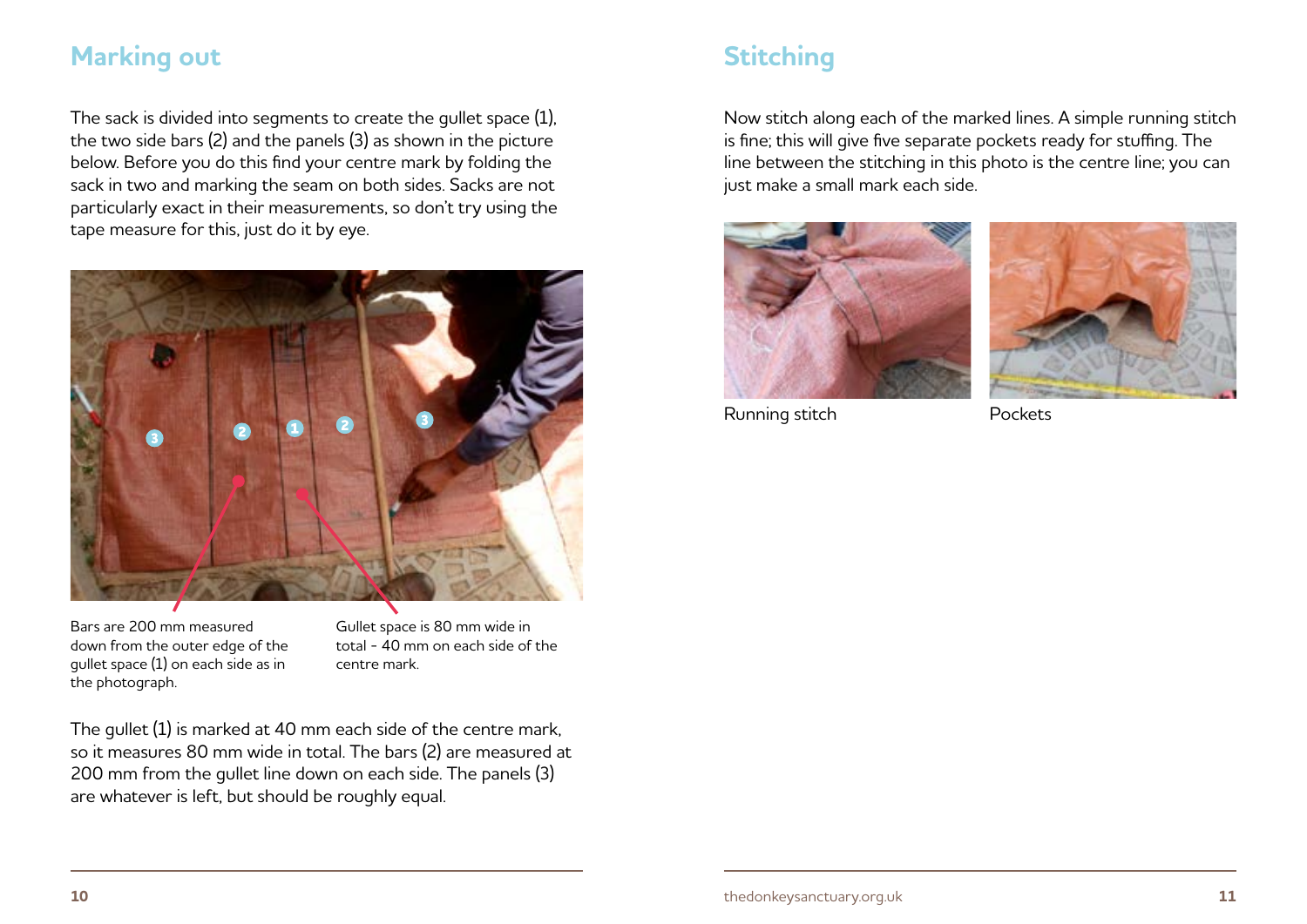## <span id="page-6-0"></span>**Stuffing**

This is the most crucial part of the job. Start by stuffing the bars (2). Don't think that by making them soft you will make the saddle more comfortable for the donkey. You want to get as much straw or hay in there as you can, beating it down regularly to shape it and fit more in. If you don't then the straw will compress with use, your bars will become thin and the cargo will start to catch on the donkey's back.

I like to use a fairly long straw for this job. Take a small bundle around 1 cm thick in your left hand, twist and fold it in half and place it between the 'V' in your stuffing rod.



Holding down one end of the straw or hay in your left hand, twist and bend it over the 'V'.



Holding both ends of the hay or straw and moving your right hand back to the haft, you are now ready to place the straw into the sack.

You can now use the rod to place the stems right into the bottom corner of your first bar. Build on this, placing each bundle carefully. When it's looking fairly full, beat it down hard, then continue laying more straw on top, working your way back up the bar. You don't want a round sausage shape; aim for a square-like cross section. Before you start it is worth sprinkling a little water over your pile of straw to dampen it a little. This will allow you to bend and twist your bundle without it snapping in two.



Diagram showing the 'ideal shape'

It looks as if the wedge should be the other way around, with the thinner edge against the gullet space, but this shape will cause the material over the gullet to tighten up and lift away from the donkey's back once the pack saddle is turned over and in place.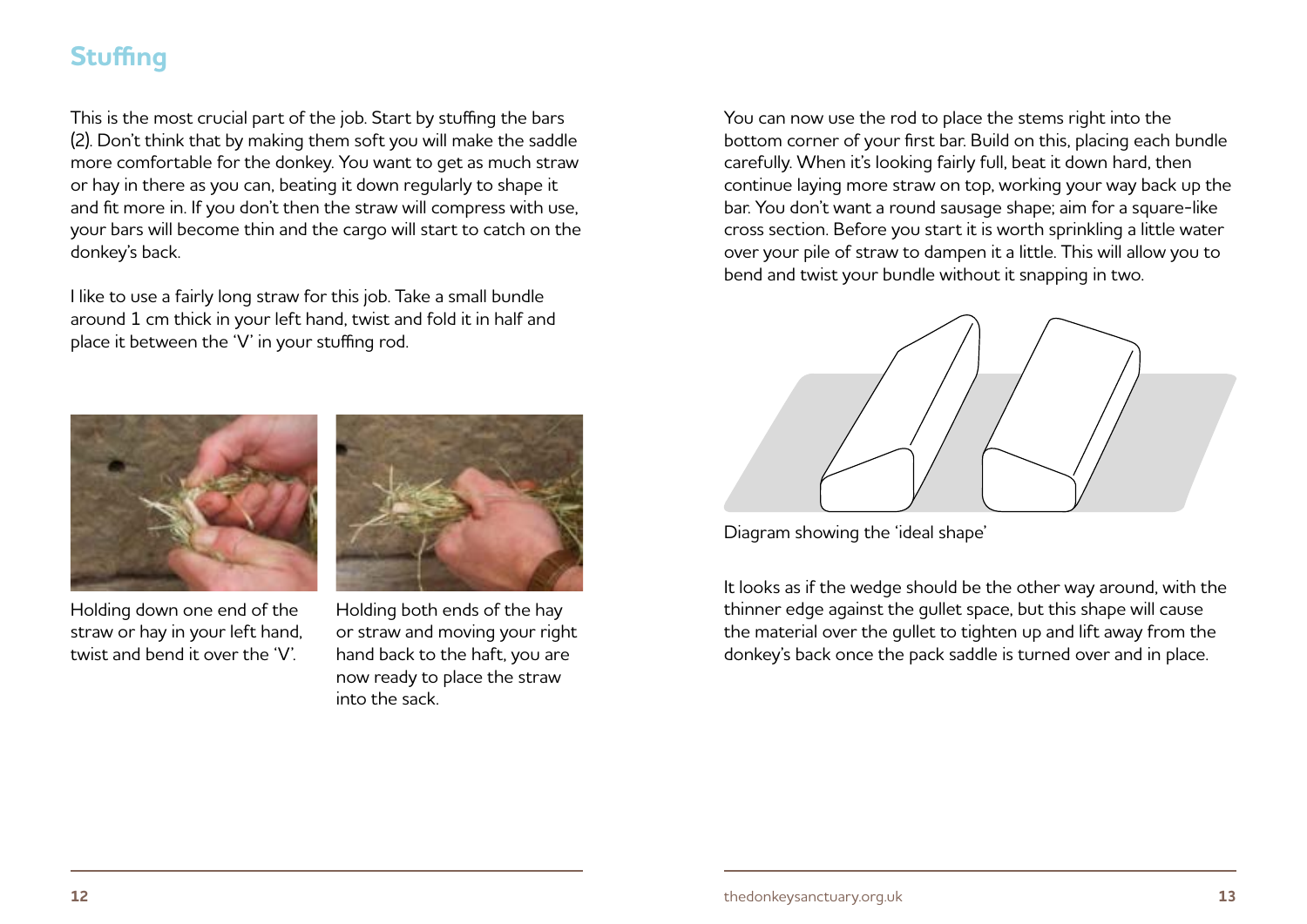As you work your way back up the bars, take the time to make sure that you have no bumps or hollows as you can't sort these out later – it has to be done as you go. Every bump or hollow will cause a pressure point, which may lead to sores on your donkey. We need to provide a platform that will spread the weight of the cargo evenly over as wide an area as possible.

These pictures show one of our harness team making his first pack saddle. He is concentrating on filling the space a little too much, and is getting a sausage shape. He did manage to correct this by beating and working in more layers of straw above the original, but it's better to try and get the shape right as you go. This takes practice and time.







Stuff both of the bars, making sure they're equally full and even.

#### **Stuffing the panels (3)**

The density of stuffing in the two side panels should be about one third to a half of the density of the bars (2). Once these are finished they will be quite a bit thinner, and depending on use they're sometimes left with no stuffing at all.

You should now have something that looks like the picture below. Starting at either end, you can now seal the ends off with a whip stitch as used before. As you close up the ends, make sure the bars are topped up with straw as some will invariably have dropped out since you stuffed them.

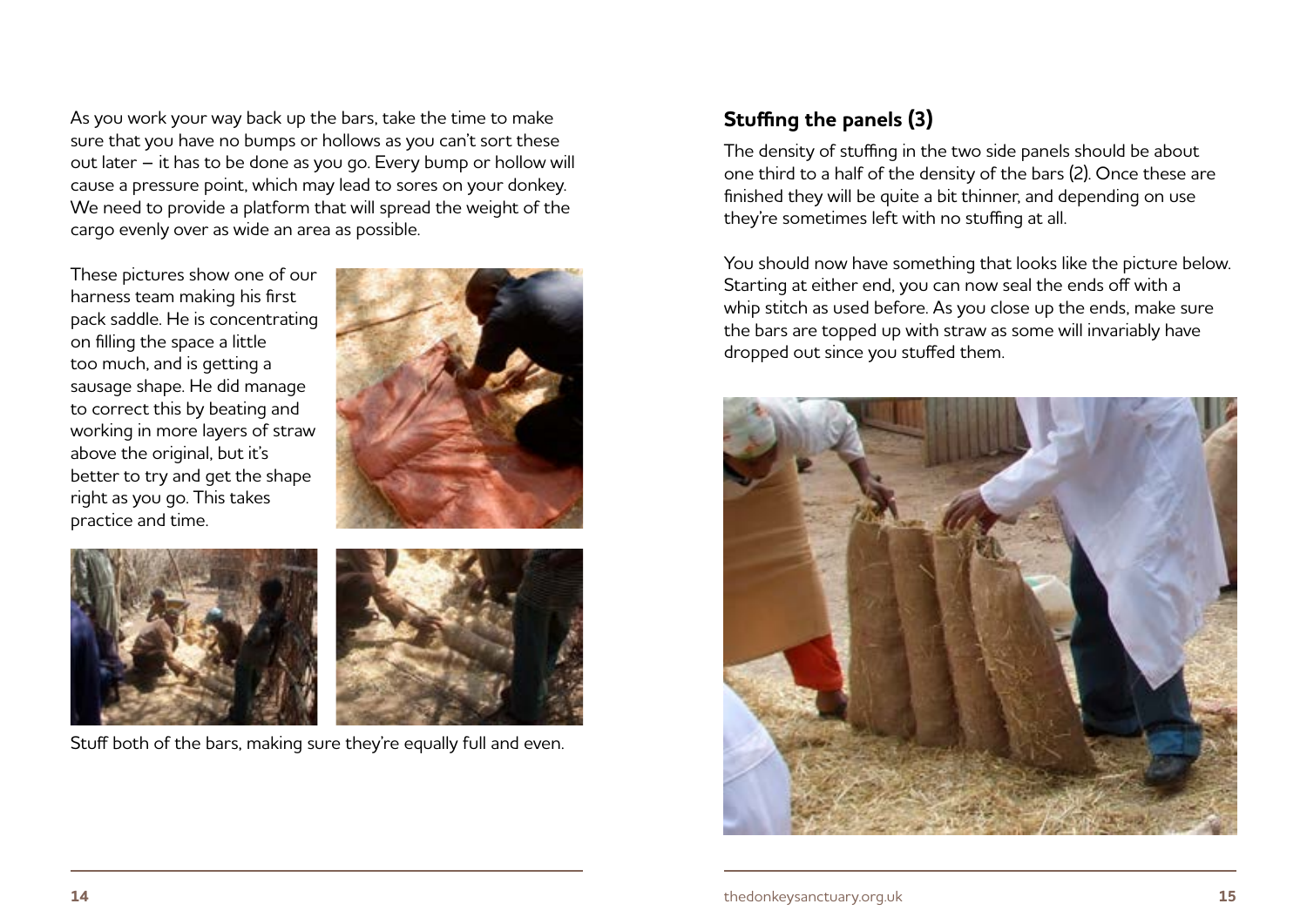## <span id="page-8-0"></span>**Quilting**

The panels (3) need to be quilted. Because they are quite large and the stuffing is not that dense, it has to be physically held in place or it will all work its way down to the bottom and become totally useless. It's best to mark out your quilting stitches with a straight edge and a marking pen first. Make sure that the stuffing is evenly spread and goes right into the corners. As you are stitching, keep beating the stuffing down and tightening up the stitches to produce a firm, even panel.

#### **Quilting diagram**



Another option for quilting

Hopefully your pack saddle will now look something like the one below.

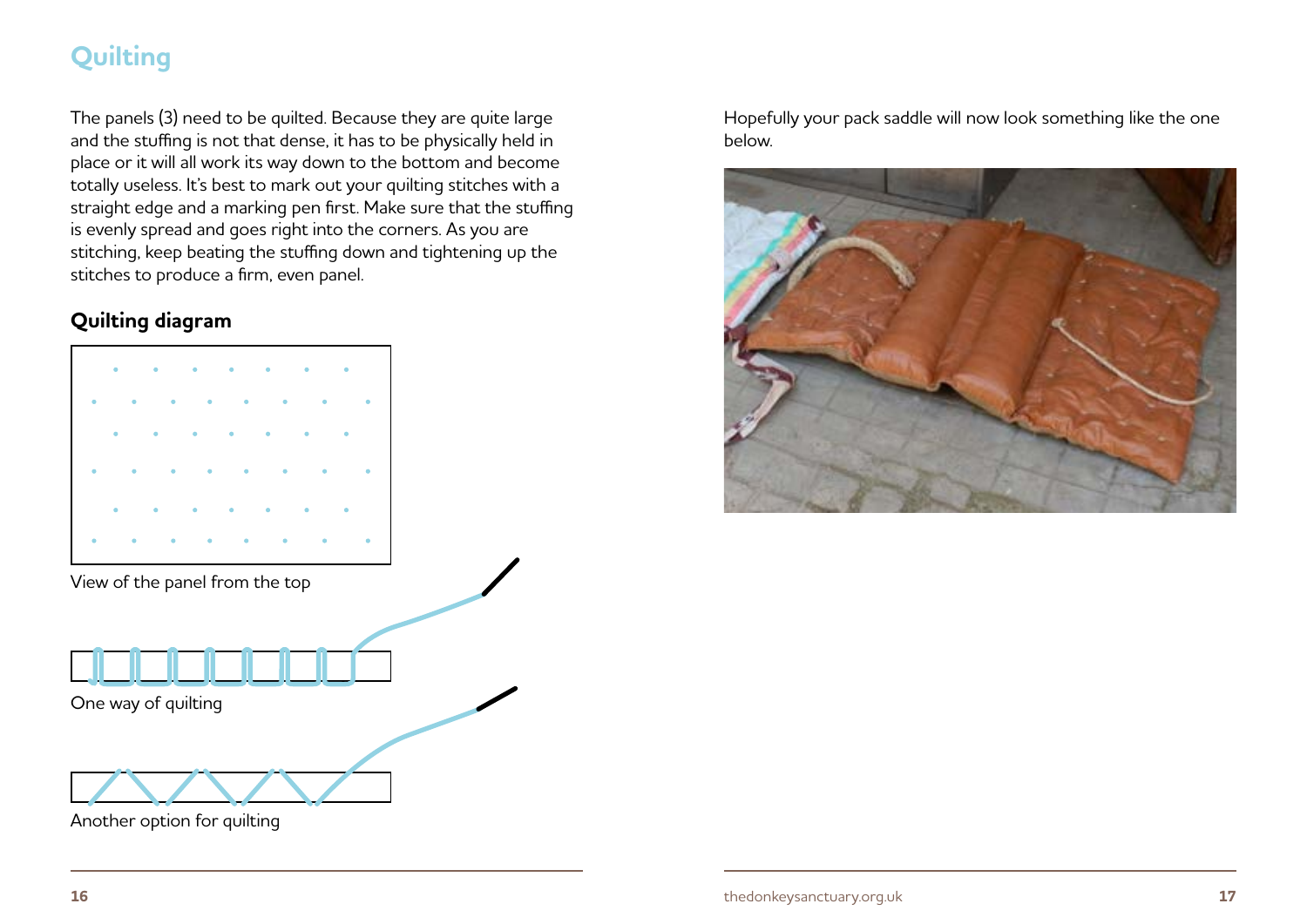### <span id="page-9-0"></span>**Girths, breast collars and breeching straps Alternative designs**

For flat land you'll probably only need a girth. In the previous picture there is a hand-woven girth made from sisal string attached to the saddle. But if you are going up and down hills then you might want to change that for a breast collar and breeching. If necessary you may want to have all three. Girths can be done up fairly tightly, but the breast collar/breeching combination should have a little give (about 10 cm) or one hand's width of free play. If they are too tight then you'll find that they restrict your donkey's leg movement and may wear away bald patches, or even cause sores. Any of these straps should be about 6 cm in width and made of natural fibre. You can use nylon web but it must be lined with a material such as denim, cotton or wool where it is in contact with your donkey.



The diagram shows a sawbuck saddle with girth, breast collar and breeching attachments. These would be much the same if you wanted to fit them on your packsaddle.



In many of the pictures used here you'll have seen that nylon sacks are being used. This is an adaptation of the original all-sisal sack design. Because many of the people in Ethiopia are using these pack saddles for carrying water, they found that the sisal sack allowed the water to pass straight through, soaking the hay or straw inside, making it heavy and causing it to rot very quickly. We worked on that and came up with an adaptation that involves completely separating the two sides of the sack, and replacing the top side with a similar piece taken from a nylon sack. This had two knock-on effects. The overall cost of the materials decreased, since nylon sacks are generally cheaper than sisal, and we found that it also wears better in some cases.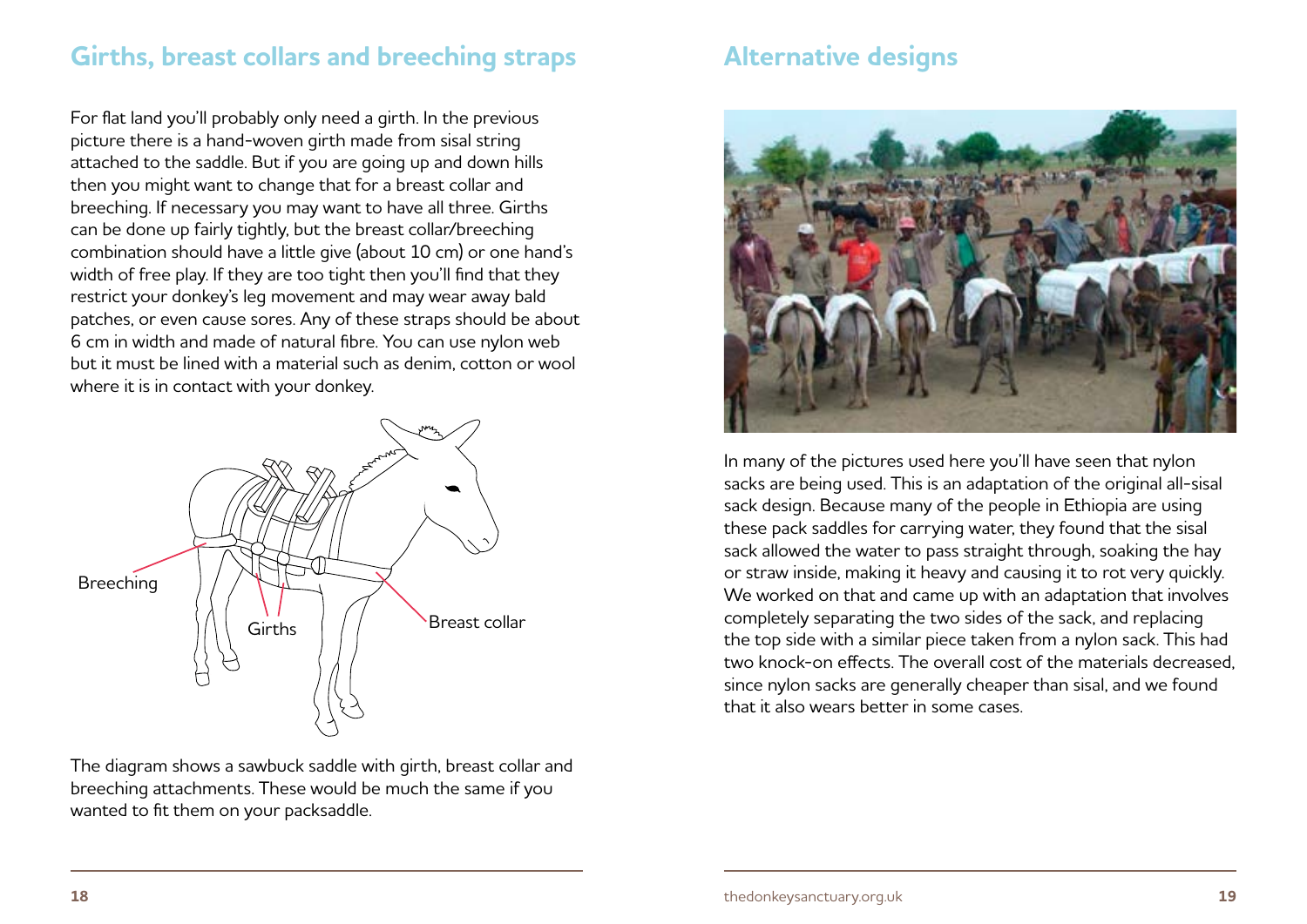<span id="page-10-0"></span>If using this under a wooden frame then you'd probably need to make the bars a little finer, or the saddle frame will end up being very high and unstable. With a good framed saddle you wouldn't really be using a pack saddle in this form at all; you'd be using a blanket, numnah or saddle cloth – we only use this because most of the wooden-framed pack saddles in Ethiopia are not very donkey friendly and there needs to be substantial protection.

If no jute or sisal sacks are available then you can make it with the nylon sacks, but you should line it underneath (the side in contact with the donkey) with some natural material such as a woollen blanket or heavy-duty cotton.



Ethiopian rigid-frame pack saddle

#### **Dealing with wounds**

If your donkey develops a wound, it's likely to be on the dorsal process, the spine or under the bars of the pack saddle. If the saddle is well stuffed and maintained then the cargo should not be touching the donkey's spine. If it is, then you need to re-stuff or look at the way your cargo is sitting. Obviously if something in the cargo is putting enough downward pressure in this area then it is going to overcome the protection offered by the straw. In this case you either need to change the way your actual cargo is packed, or go to a rigid-framed pack saddle such as a sawbuck. One alternative that hasn't yet been tested is to put two planks about 1 cm thick, cut to the same size as the bars, inside the sack prior to stuffing. This would give you a solid base each side of the spine to put the load onto.

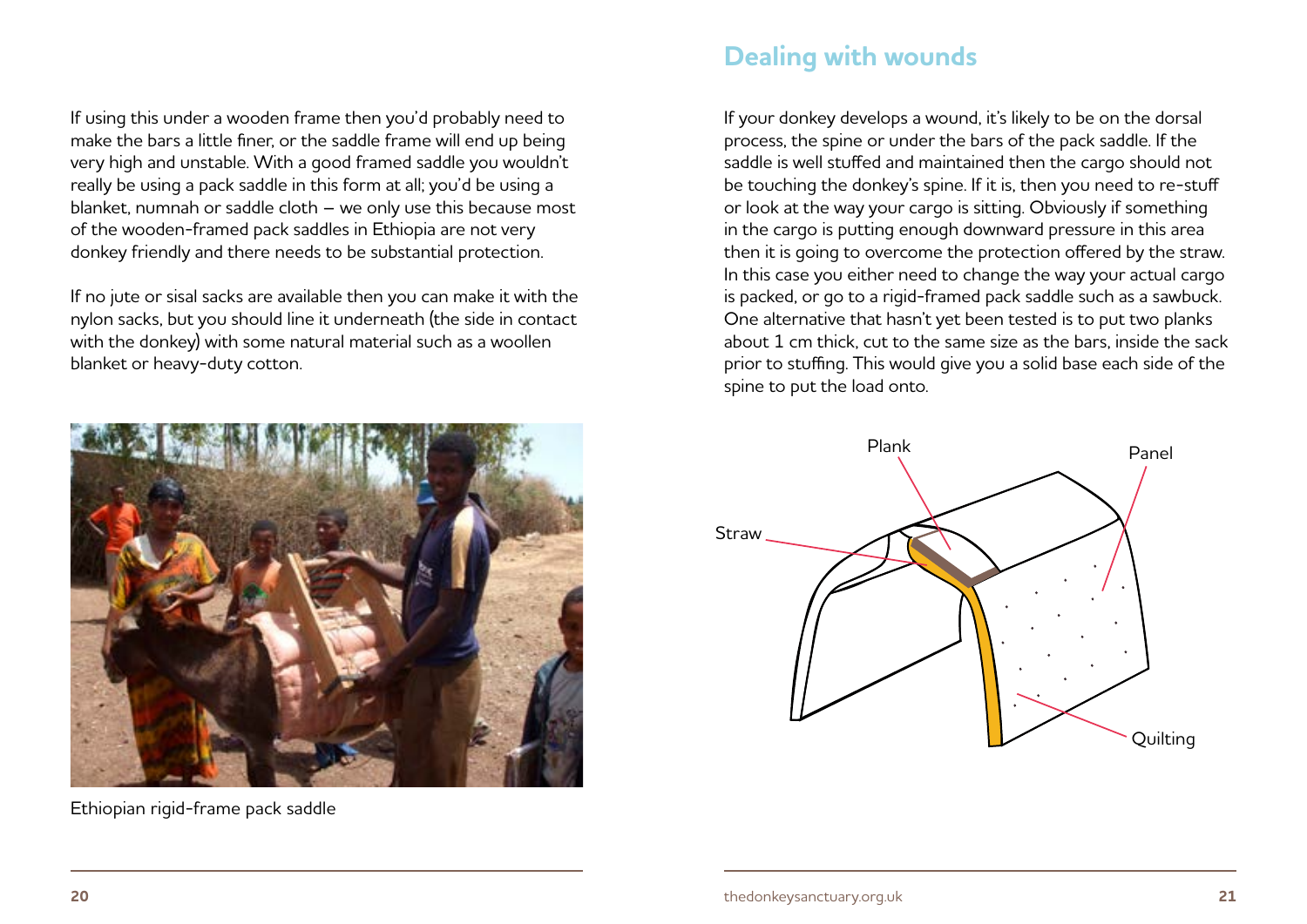<span id="page-11-0"></span>

If the wound is under the bars then do not use a doughnut. These relieve the pressure to the actual wound site, but they also increase pressure all around it, causing more wounds over the surrounding area. It's best to beat a depression into the stuffing on the underside of the saddle, put a couple of stitches through all the material and pull them up tight. This will keep the saddle away from the wound, allowing it to heal without putting extra pressure onto the surrounding area.

It goes without saying that the best thing to do if your donkey is wounded is to treat the area and take it off work until it is healed. The reality is that this saddle is used in areas where the donkey is an integral part of a hand-to-mouth existence. If the donkey doesn't work today then there is no water or food tomorrow. Therefore wounds have to heal while the donkey keeps going.

## **Durability**

In Ethiopia these pack saddles last up to six months, but they have a pretty tough life and the donkey owners don't tend to look after them very well. In Mexico recently I saw a similar model being used, which the owner claimed he'd had for over 20 years. He did take care of it, and laid a piece of canvas over the top before loading it. He carried firewood from the forest to his home, a distance of about 12 km, three times a week, and also to the market where he sold it. The key points to longevity are keeping it dry and well maintained.



Above: A Mexican donkey owner with his jute sack pack saddle. Note the piece of canvas over the top, protecting it from both rain and physical damage from the firewood he carries. This pack saddle was used on a different donkey before this one.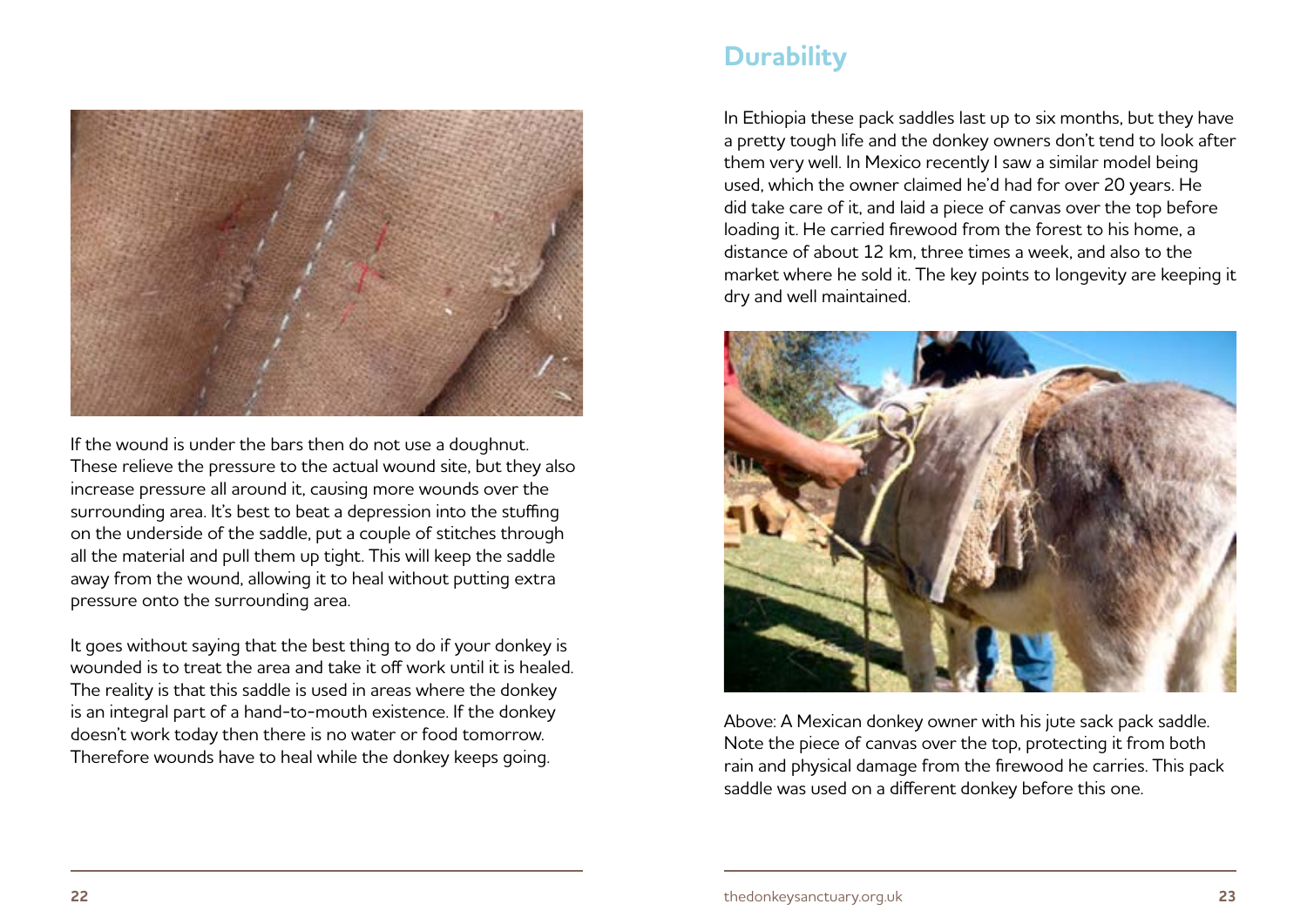<span id="page-12-0"></span>

This is typical of the average load carried by this donkey up to three times a week for distances of around 12 km. There were no signs of stress or wounds. He was quiet and very friendly with his owner. The donkey also turned out to be about 20 years old.

The ropes used to tie the cargo in place often cause wounds. Note that the owner always uses the girth as protection for his donkey's belly – as a result, the donkey had no signs of a wound or even tenderness in this area, despite the ropes being tight.

#### **Sawbuck saddles**

I've mentioned these a few times. They've been around for a long time, having been used by both the British and the US armies, and are still used by the Indian army in one form or another. They are used with either a blanket, numnah or saddle cloth underneath them, or an Aperejo, which is a Mexican term for a back protector traditionally used in Central and North America.

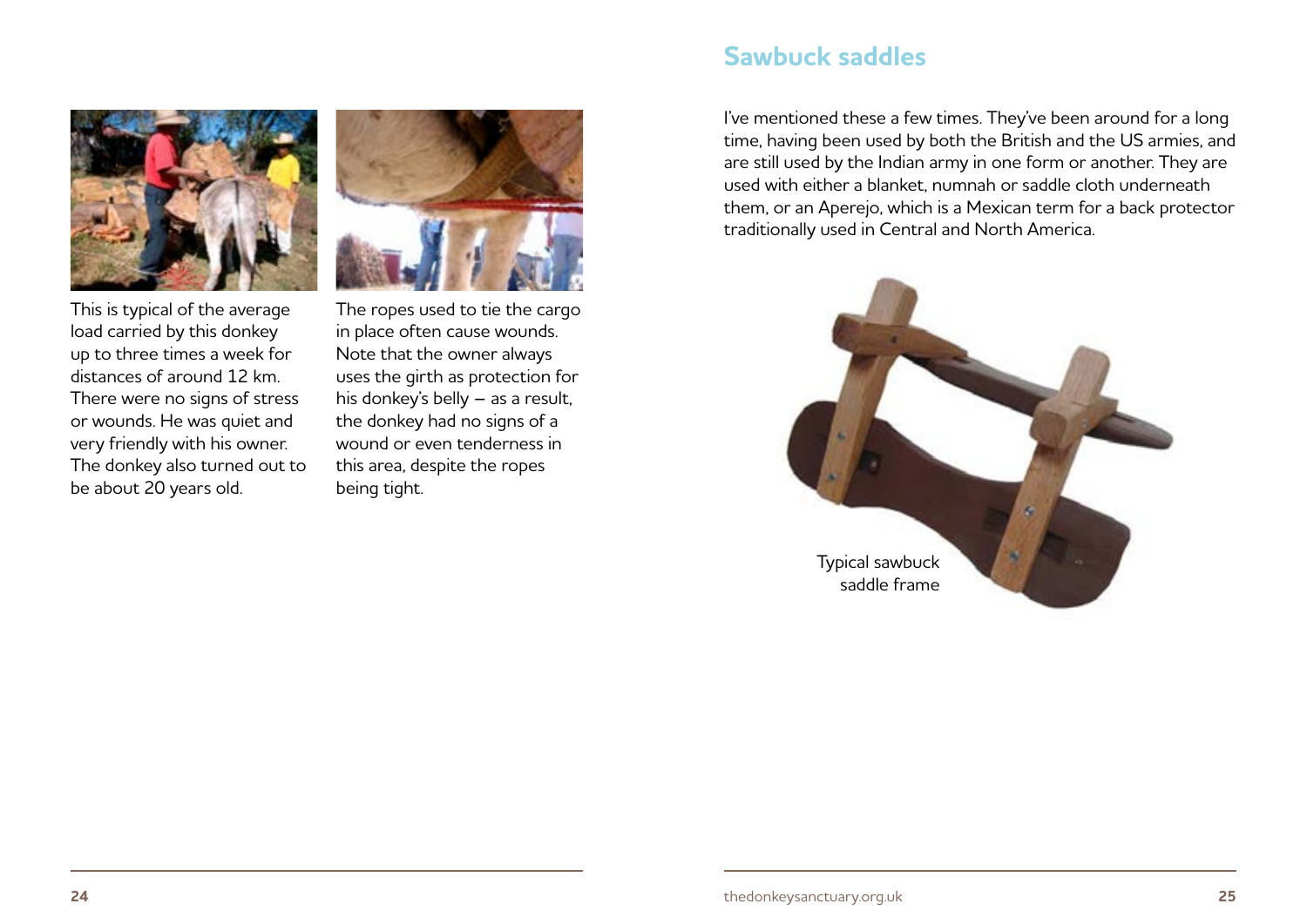## <span id="page-13-0"></span>**Finally Notes**



I hope this book has given you all the information you need. If you have any questions or feedback (good or bad, it's all useful) then please feel free to contact me at [chrisgarrett@hotmail.fr](mailto:chrisgarrett%40hotmail.fr?subject=Pack%20Saddle)

Chris is an English master saddler and harness maker who has been working overseas as a trainer and consultant for the last ten years. He uses locally available materials and techniques wherever possible and hasn't used any 'imported goods' in his work for the last four years. He has worked in India, Africa and Central America.

#### **Recommended reading for more information on all aspects of packing equines:**

- Manual of Pack Transportation by H.W. Daly ISBN 1-59048-045-7
- Horse Packing by Charles Johnson Post ISBN-10: 1-60239-166-1 also ISBN-13: 978-1-60239-166-6